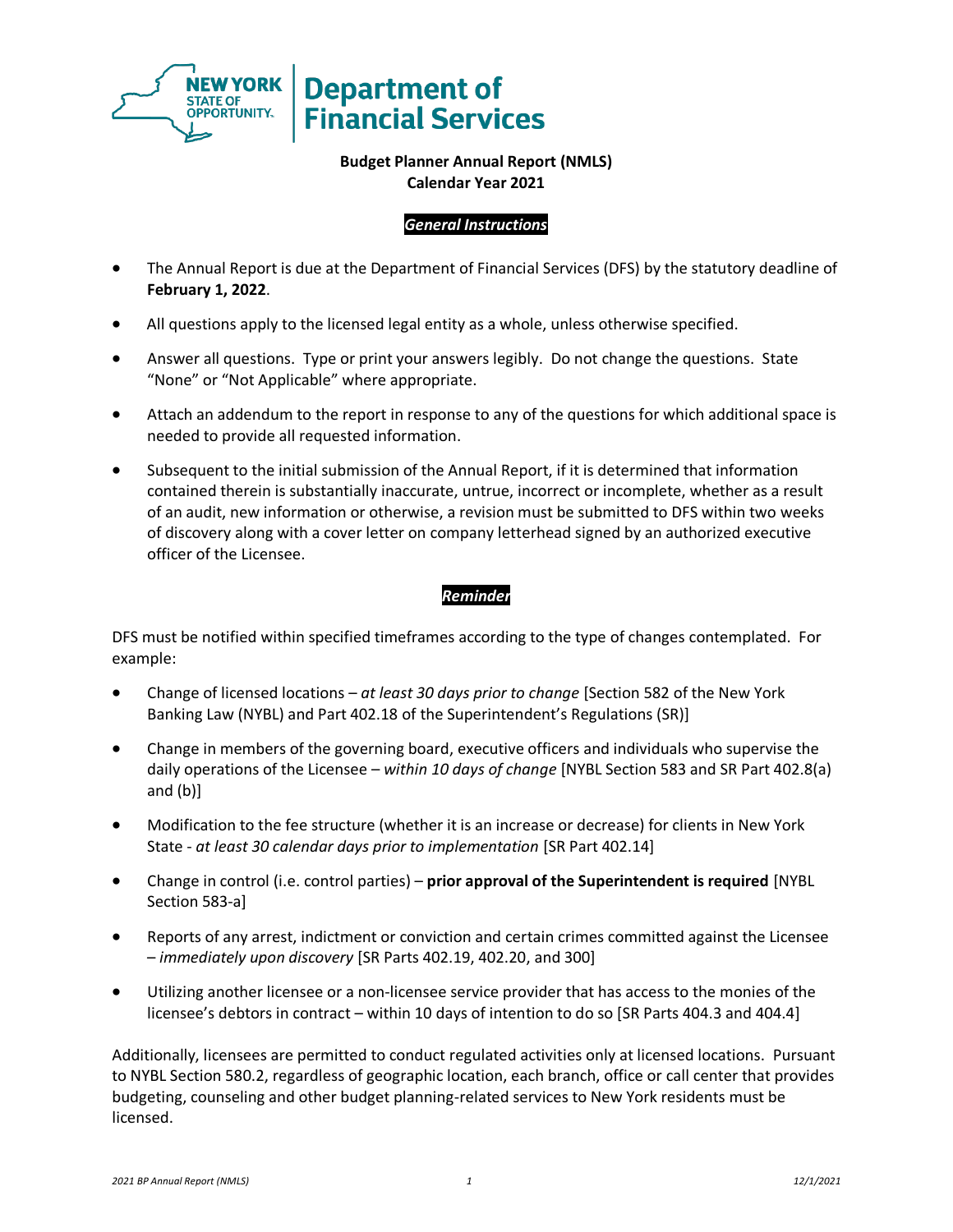### **NYS DFS 2021 BUDGET PLANNER ANNUAL REPORT (NMLS)**

#### **SCHEDULE A - GENERAL INFORMATION**

- 1. Full legal name of the Licensee:
- 2. Toll-free telephone number pursuant to SR Part 402.9(a):

#### 3. Does another entity have control over the Licensee?

| If "Yes", provide the following information:<br>(Yes or No) |
|-------------------------------------------------------------|
|-------------------------------------------------------------|

| <b>Full Name</b> |
|------------------|
|------------------|

Complete Address

Type of Legal Entity with Control over the Licensee State in which it is (*such as corporation, LLC, partnership, etc.*) Incorporated/Organized

4. All locations where New York budget planner business was conducted during the reporting year:

| <b>Complete Address</b> | <b>Contact</b> | Phone | Email |
|-------------------------|----------------|-------|-------|
|                         |                |       |       |
|                         |                |       |       |
|                         |                |       |       |
|                         |                |       |       |
|                         |                |       |       |

5. Membership in trade associations:

#### 6. List all banking relationships:

| <b>Bank</b> | <b>Account Type*</b> | <b>Branch Address where the</b><br><b>Account is Held</b> |
|-------------|----------------------|-----------------------------------------------------------|
|             |                      |                                                           |
|             |                      |                                                           |
|             |                      |                                                           |
|             |                      |                                                           |
|             |                      |                                                           |

*\* For example, operating account, trust account, line of credit, loan, etc.*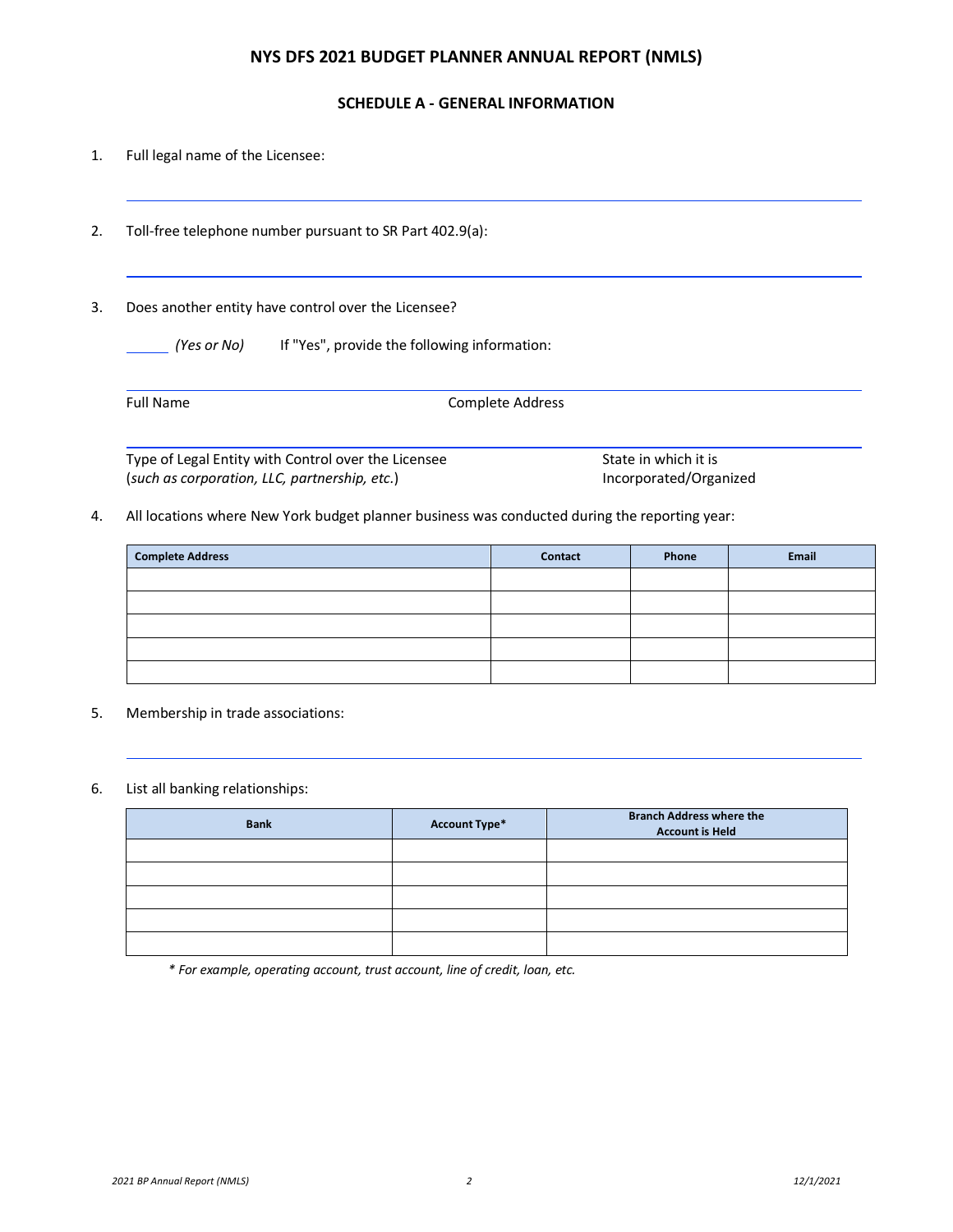7. Have any of the following individuals and entities been involved in any of the following listed matters in the reporting year and at any time since?

#### **Individuals and entities**:

- The Licensee
- Any of the Licensee's parent, affiliate, and subsidiary companies
- Any of the Licensee's executive officers and members of the governing board

#### **Listed matters**:

- Felony conviction or guilty plea to felony
- Court proceeding or lawsuit *in which any of the above-listed individuals and entities was named a defendant*
- Investigation, civil or criminal
- Judgment
- Monetary penalty
- Regulatory or supervisory action
- Settlement *reached after a lawsuit, claim or court proceeding in which any of the above-listed individuals and entities was named a defendant*

#### *(Yes or No)*

If "Yes", provide details. In addition, for the reported court proceedings, lawsuits and settlements, *attach* to this report a signed statement from legal counsel on whether the court proceedings, lawsuits and settlements, when aggregated, would materially impact the Licensee's financial condition and/or ability to meet obligations.

- 8. Current standing of the Licensee's tax-exemption status under Section 501(c)(3) of the Internal Revenue Code after the most recent IRS audit: *(Mark one)*
	- No change\*
	- Not audited
	- Audit -- ongoing
	- Exemption revoked <sup>\*, #</sup>
	- Revocation under appeal<sup>\*,#</sup>
	- \**Attach* a copy of the latest notification/acknowledgement letter from the IRS.

# *Attach* a copy of a good standing certificate as a non-profit organization issued by the Licensee's home state and New York State.

9. Person responsible for completion of this report:

| <b>Full Name</b> | <b>Title</b> | <b>Phone</b> | <b>Email</b> |
|------------------|--------------|--------------|--------------|
|                  |              |              |              |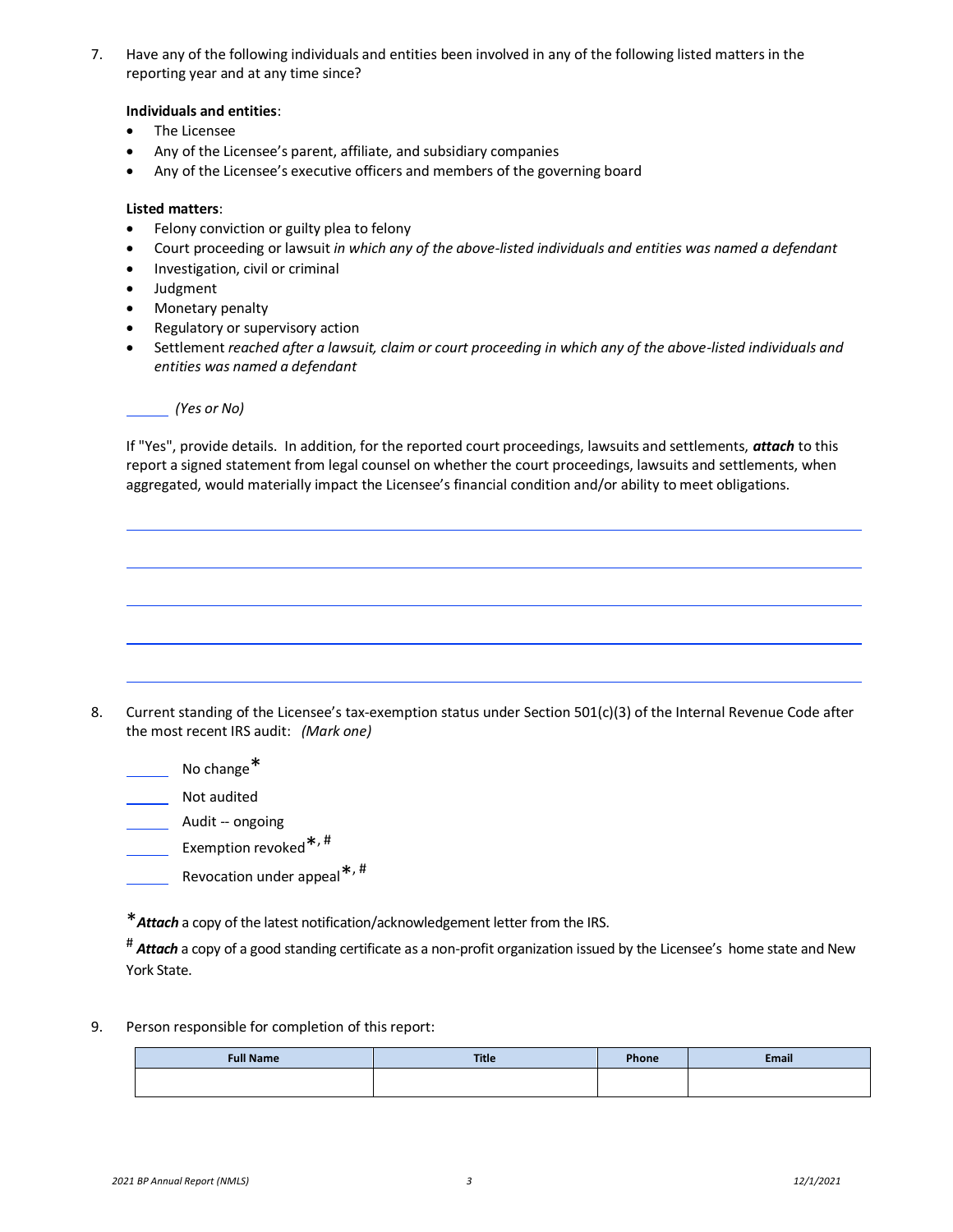#### **SCHEDULE B - OPERATIONAL INFORMATION**

1. Budget planning clients<sup>1</sup>:

|                       | (A)<br># of Clients at<br>close of 12/31/20 | (B)<br># of Clients<br>signed up during 2021 | (C)<br># of Clients<br>who completed<br>program during 2021 | (D)<br># of Clients<br>who dropped out of<br>program during 2021 | (E)<br># of Clients at<br>close of 12/31/21 |
|-----------------------|---------------------------------------------|----------------------------------------------|-------------------------------------------------------------|------------------------------------------------------------------|---------------------------------------------|
| <b>New York State</b> |                                             |                                              |                                                             |                                                                  |                                             |
| <b>Nationwide</b>     |                                             |                                              |                                                             |                                                                  |                                             |

On the *New York State* line, Column (E) must equal:

Column (A) [*This must match the # of NYS budget planning clients at the close of 2020 as reported in the 2020 Annual Report.*]

- + Column (B)
- Column (C)
- Column (D)
- ------------------------------ = Column (E)
- 2. Pursuant to NYBL Section 584-a, the Licensee must submit to DFS any form of written contract it intends to use between itself and clients in New York State. *Upload* both of the following to NMLS, under the document type *Debt Management Agreement* in the Document Uploads section of the Company Form (MU1):
	- a. A complete copy of the Licensee's client agreement package (blank forms and disclosures) currently in use. Include "NY DMP" and the agreement's issuance date in the file name.
	- b. A complete copy of ONE recently executed client agreement package, preferably signed up in December 2021. Confidential and sensitive information such as the borrower's identifying information and bank/creditor account numbers should be redacted. Include "NY DMP Executed Sample" and the DMP commencement date in the file name.
- 3. If the Licensee has been granted permission to employ the average daily balance criteria instead of the highest balance in the New York trust account in the setting of the surety bond/asset pledge requirement, pursuant to the DFS industry letter of March 24, 2005, *attach to this report* a copy of (a) the declarations page from the Licensee's Fidelity and Dishonesty insurance policy -- that is commensurate with the amount of money held on behalf of all debtors nationwide, and (b) the *primary nationwide trust account bank statement for the month of December 2021*.

<sup>1</sup> Pursuant to Article 28-B Section 455.1 of the General Business Law, a budget planning client in New York State is an individual with whom the Licensee has entered into a contract for budget planning and who was a resident in the state of New York at the time the contract was entered into, regardless of his/her subsequent or current residency.